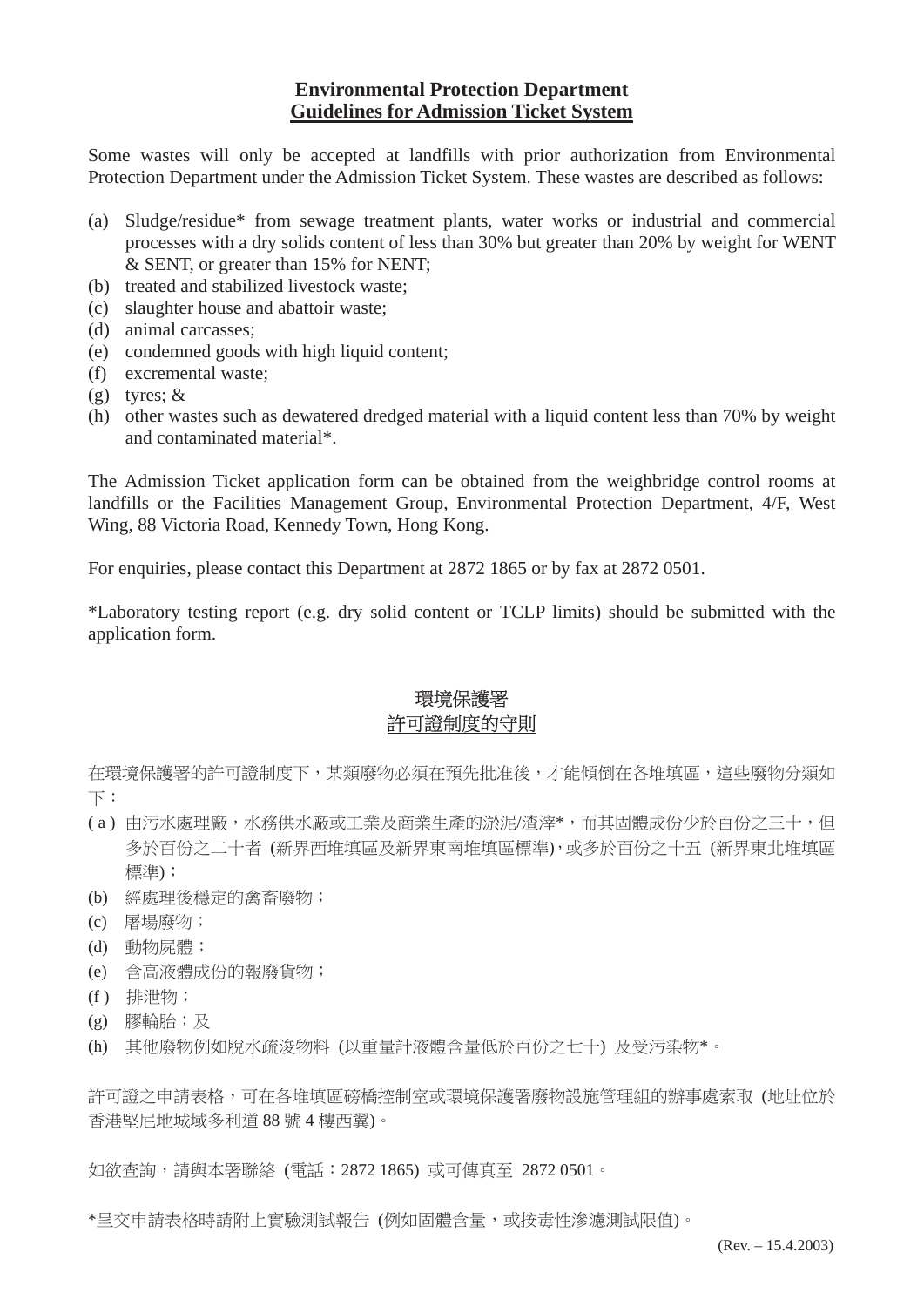#### **READ ALL INSTRUCTIONS BEFORE COMPLETING THE ADMISSION TICKET**

- 1. This form shall be filled out in English or Chinese.
- 2. This form can be obtained from the weighbridge control rooms at landfills or at the Facilities Management Group, Environmental Protection Department, 4/F, West Wing, 88 Victoria Road, Kennedy Town, Hong Kong.
- 3. One form shall be used for each type of waste from each waste producer.
- 4. Sections A, B and C shall be completed by the waste producer and waste collector as appropriate and return to this Department at the above address.
- 5. If disposal at landfill is permitted, this Department shall complete Section D with the necessary conditions and return the form to the waste producer (the applicant).
- 6. The waste collector/producer shall make photocopies of the returned admission ticket and complete on the copies of this admission ticket the Section E for EACH load of waste to be delivered to landfill. The admission ticket needs to be submitted to weighbridge operator upon arrival at the landfill.
- 7. For enquires, please contact this Department at 2872 1865 or by fax at 2872 0501.
- 8. Landfills reserve the right to refuse disposal of the waste if the form is not completed properly or the information provided is not correct.

## 在填寫「許可證」前請細閱下列指示

- 一. 此表格可用中文或英文填寫。
- 二. 此表格可在環境保護署各堆填區磅橋控制室或位於香港堅尼地城域多利道 88 號 4 樓西翼 環境保護署廢物設施管理組索取。
- 三. 每份表格祗可填寫一位廢物產生者的某一類廢物。
- 四. 廢物產生者及廢物收集者須填寫甲、乙、丙部各項資料,並交回上述環境保護署辦事處。
- 五. 若申請獲得批准,本署將於表格丁部詳述有關傾倒指示,並將表格交回廢物產生者 (申 請人)。
- 六. 廢物產生者或廢物收集者須影印有關表格,並填寫影印副本的戊部,在抵達指定的堆填 區時,將有關表格副本交予磅橋控制室職員。
- 七. 如有查詢請致電 2872 1865 或傳真至 2872 0501。
- 八. 若表格的資料填報不詳或錯漏,堆填區有權拒絕接收所載運廢物。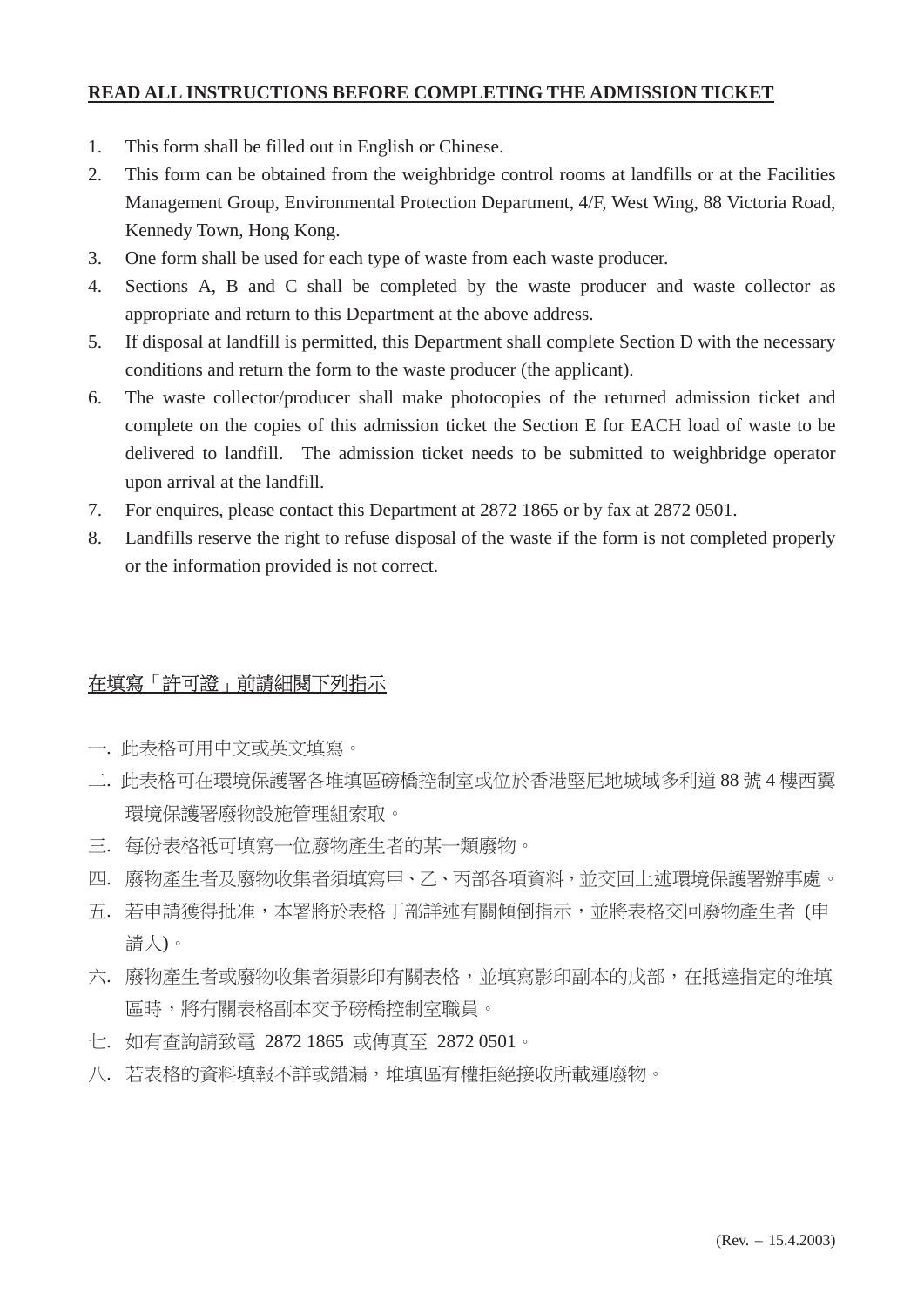# **Personal Data (Privacy) Ordinance**

- 1. The Admission Ticket is to be used for verification at landfills of some special wastes which require prior authorization from the Environmental Protection Department (EPD). The personal data collected in the Admission Ticket shall only be used by the responsible staff of EPD, any agent or representative as appointed by EPD for the identification of and communication with waste producers/collectors in respect of special wastes disposal at landfills as well as disposal fees billing.
- 2. The data may be provided to statutory or governmental bodies or institutions as required by applicable law or regulations.
- 3. The data subject may, by written request to the Facilities Management Group of the Environmental Protection Department on 4th floor, West Wing, 88 Victoria Road, Kennedy Town, Hong Kong, access to the personal data held by EPD and , if applicable, correct any inaccuracies in that data.

## 個人資料 **(**私隱**)** 條例

- 一. 許可證適用於一些須要環保署事先批准的特殊廢物,供在堆填區核實之用。入場許可 證所收集的個人資料只供環保署負責的人員,以及署方委派的代理人或代表使用,並 限於與在堆填區處置特殊廢物,以及發出處置費用帳單有關,供識別廢物產生者 / 收 集者及與他們溝通之用。
- 二. 資料可按照適用法律或規例的規定,提供予法定或政府團體或機構。
- 三. 有關資料會成為環保署持有的個人資料,可以書面方式致函香港堅尼地城域多利道 88 號 4 樓西翼環境保護署廢物設施管理組要求查閱,以及改正資料任何不正確之處。